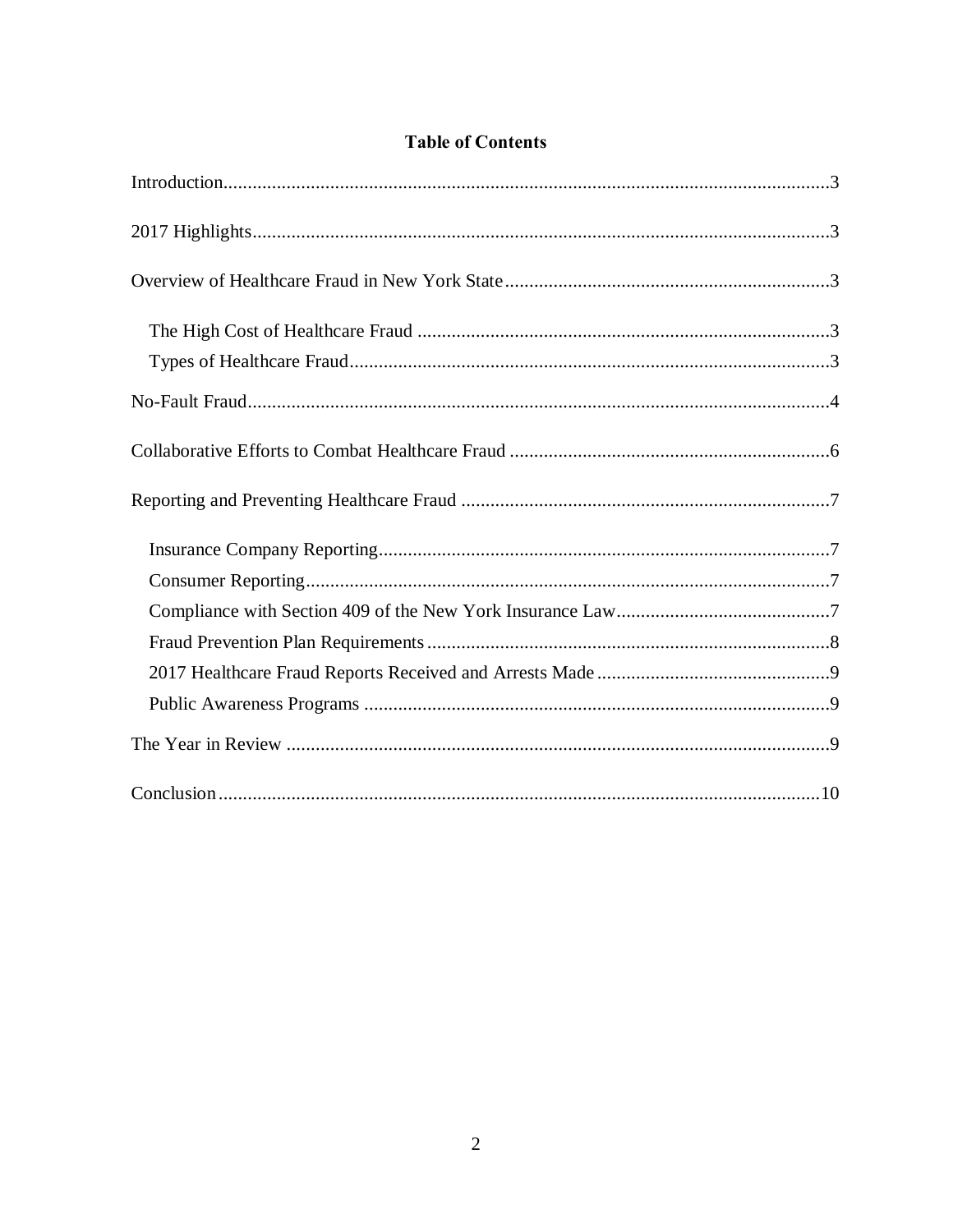## <span id="page-2-0"></span>**Introduction**

 This report, required under Section 409(c) of the Financial Services Law, summarizes the 2017 activities of the Department of Financial Services ( $\delta$ DFS $\ddot{o}$ ) in combating health insurance fraud.

## **2017 Highlights**

DFS% Insurance Frauds Bureau (OBureauo) investigates and combats healthcare fraud, which affects three major types of insurance: accident and health, private disability, and no-fault. The Bureau is headquartered in New York City, with an office in Garden City and five offices across upstate New York located in Albany, Syracuse, Rochester, Buffalo, and Oneonta. The Bureau, working with DFS regulated entities, has a longstanding commitment to combating insurance fraud and strives to serve the people of New York State. Highlights of the Department os efforts in combating healthcare fraud in 2017 include the following:

- The Bureau opened 116 healthcare fraud investigations in that resulted in 105 arrests;
- The Bureau received 14,622 reports of suspected healthcare fraud: 12,887 no-fault reports, 1,500 accident and health insurance reports, and 235 disability insurance reports;<sup>1</sup>
- • Reports of suspected no-fault fraud accounted for 54% of the 23,876 suspected insurance fraud reports received.

## **Overview of Healthcare Fraud in New York State**

## **The High Cost of Healthcare Fraud**

 Healthcare fraud is a costly and pervasive drain on the national healthcare system. Experts agree that the costs of healthcare fraud are exorbitant: the National Health Care Anti-Fraud Association estimates that losses due to healthcare fraud are in the tens of billions of dollars each year. Combating fraud and abuse helps reduce the escalating costs of healthcare in the United States.

#### **Types of Healthcare Fraud**

 As mentioned above, healthcare fraud affects three major types of insurance: accident and health, private disability, and no-fault. The more common types of healthcare fraud include:

- Prescription drug diversion and misuse;
- Medical identity fraud;

1

• Billing for services that were never rendered and products that were not provided;

<sup>&</sup>lt;sup>1</sup> Section 405 of the New York Insurance Law requires insurers to report suspected fraud to the Department.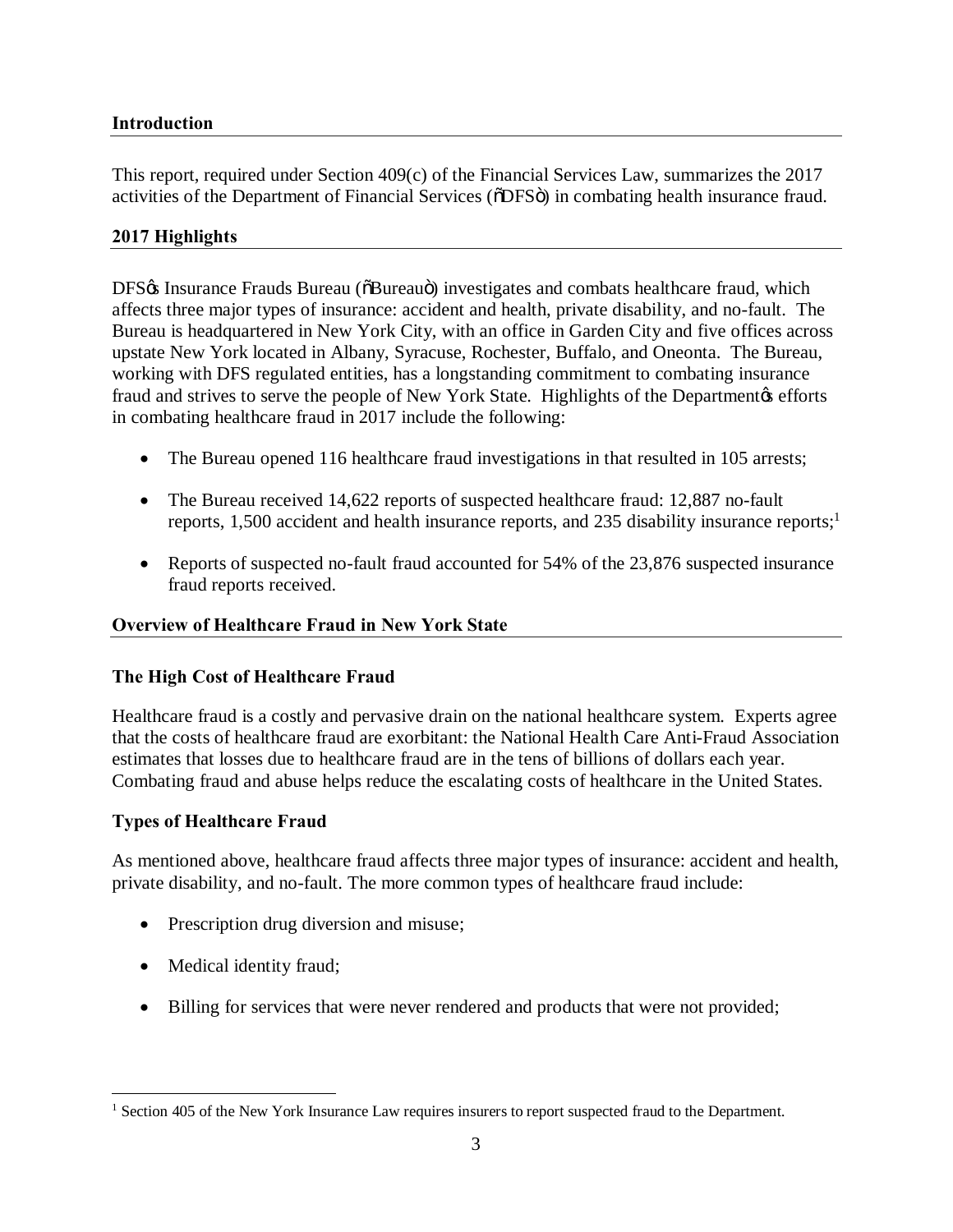- <span id="page-3-0"></span> • Billing for more expensive procedures or services than were actually provided, commonly known as upcoding;
- • Performing medically unnecessary treatments and expensive diagnostic tests for the sole purpose of generating insurance payments;
- • Misrepresenting non-covered treatments as medically necessary covered treatments, for example, billing a rhinoplasty (cosmetic nose surgery) as a deviated septum repair to obtain insurance payments;
- Unbundlingô billing as if each step of a procedure were a separate procedure;
- Staging or causing auto accidents;
- Filing no-fault claims for nonexistent injuries;
- Filing false or exaggerated medical disability claims;
- Staging slip-and-fall accidents;
- Accepting kickbacks for patient referrals.

 In 2017, DFS received numerous reports of suspected fraud containing allegations of medical providers billing for services not rendered and prescribing unnecessary durable medical equipment. Reports of prescription drug diversion and misuse, as well as allegations of disability fraud, remained persistent issues.

## **No-Fault Fraud**

 DFS conducted several no-fault investigations in 2017 with other law enforcement agencies, prosecutorsø offices, and the National Insurance Crime Bureau ( $\delta$ NICB $\ddot{o}$ ) that led to the prosecution of a wide range of defendants who, in an organized fashion, are exploiting the nofault system for personal gain. These cases have involved õrunnersö who stage accidents and refer the phony accident victims to unscrupulous medical clinics and corrupt law firms in exchange for monetary payments. In certain investigations, the defendants used two different scenarios in staging accidents: in the first, drivers intentionally crash into one another and, in the second, the driver of one vehicle causes an accident with an unsuspecting driver. Other no-fault investigations have involved runners who solicited victims of motor vehicle accidents at accident scenes to steer them to corrupt medical clinics and coached them to exaggerate and fabricate injuries. Other no-fault investigations involve individuals adding themselves to accident reports when they were not involved in the accident that was the subject of the report.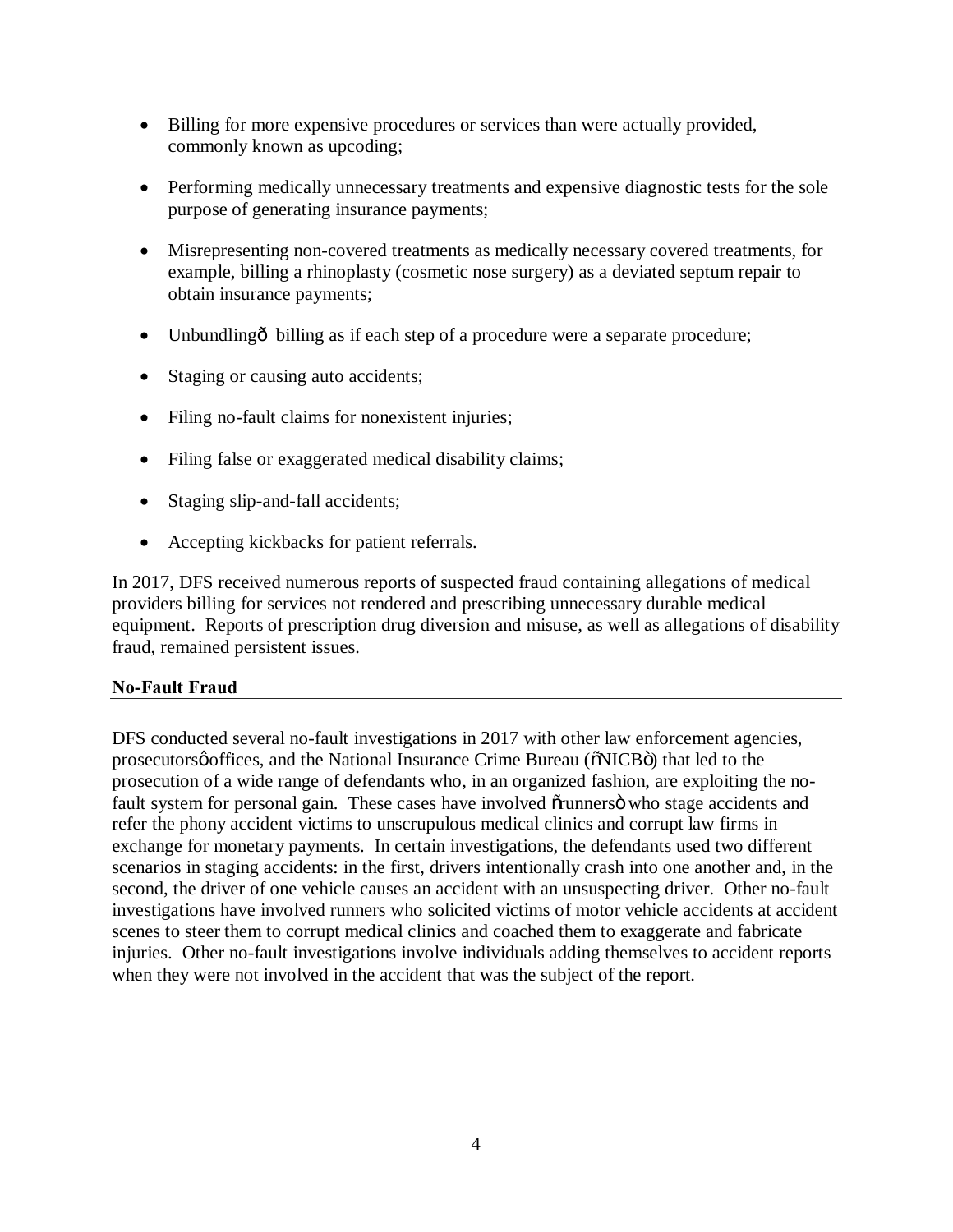#### **No-Fault Fraud by the Numbers**

 As shown in Figure 1, suspected no-fault fraud reports accounted for 54% of all fraud reports received by DFS in 2017.



 As shown in Figure 2, the number of suspected no-fault fraud reports accounted for 88% of all healthcare fraud reports received in 2017 and at least 87% of all healthcare fraud reports received since  $2013$ . since 2013.<br>
5

## **Figure 1. Number of All Suspected Insurance Fraud Reports Received Compared with Number of Suspected No-Fault Reports Received**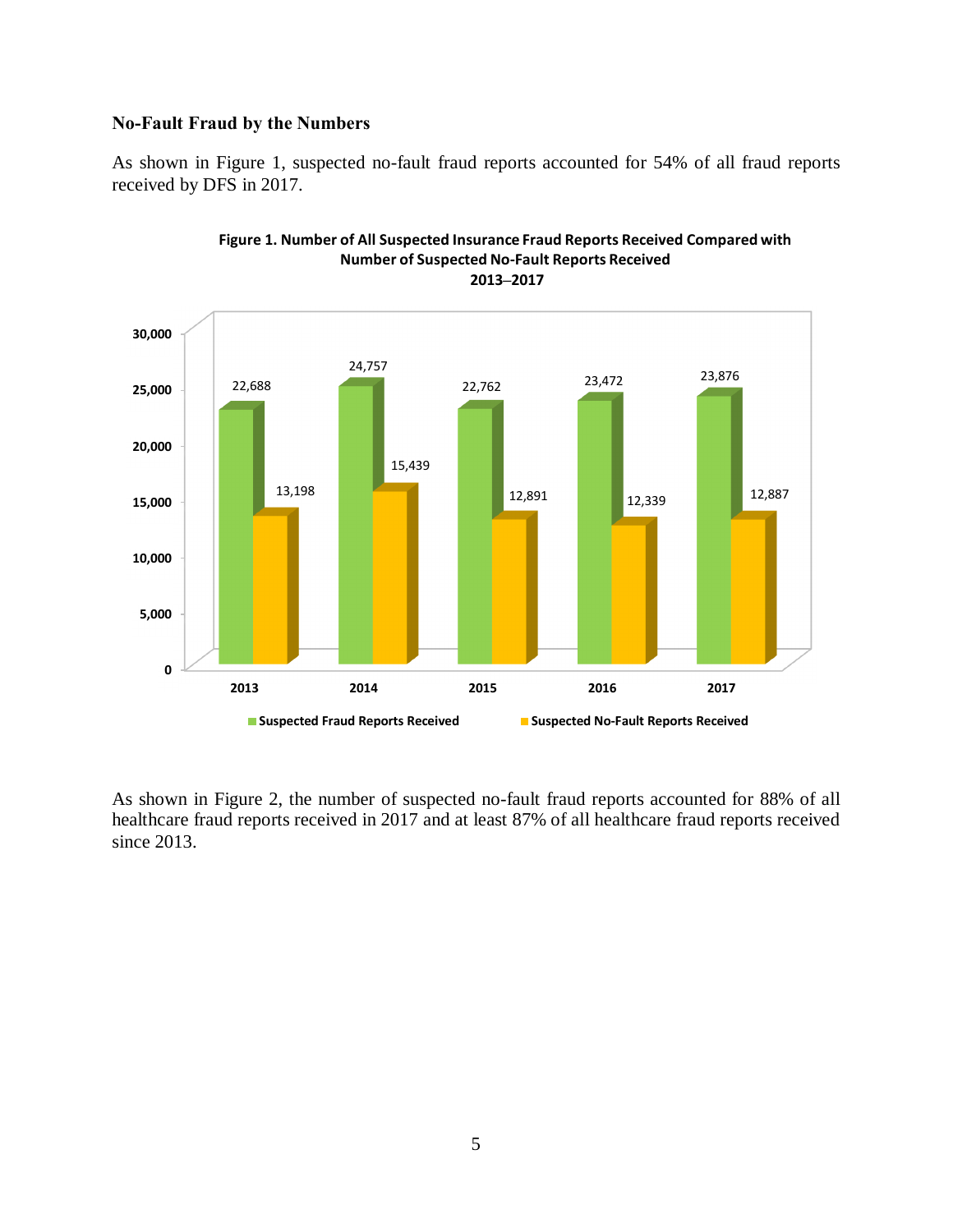<span id="page-5-0"></span>

 **Figure 2. Number of All Suspected HealthCare Fraud Reports Received Compared with Suspected No-Fault Fraud Reports Received 2013–2017** 

#### **Collaborative Efforts to Combat Healthcare Fraud**

 DFS investigators work closely with the insurance industry and law enforcement agencies at the federal, state, and local levels to combat healthcare fraud schemes. DFS is a member of 10 task forces and working groups designed to foster cooperation and communication among the many law enforcement agencies involved in combating healthcare fraud. Those task forces and working groups include the following:

- Western New York Health Care Fraud Task Force
- Central New York Health Care Fraud Working Group
- Rochester Health Care Fraud Working Group
- FBI New York Health Care Fraud Task Force/Medicare Fraud Strike Force
- New York Anti Car Theft and Fraud Association
- National Insurance Crime Bureau Working Group
- High Intensity Drug Trafficking Area
- Drug Enforcement Administration Tactical Diversion Task Force (Upstate/Downstate)
- Suffolk County District Attorney & Office Insurance Crime Bureau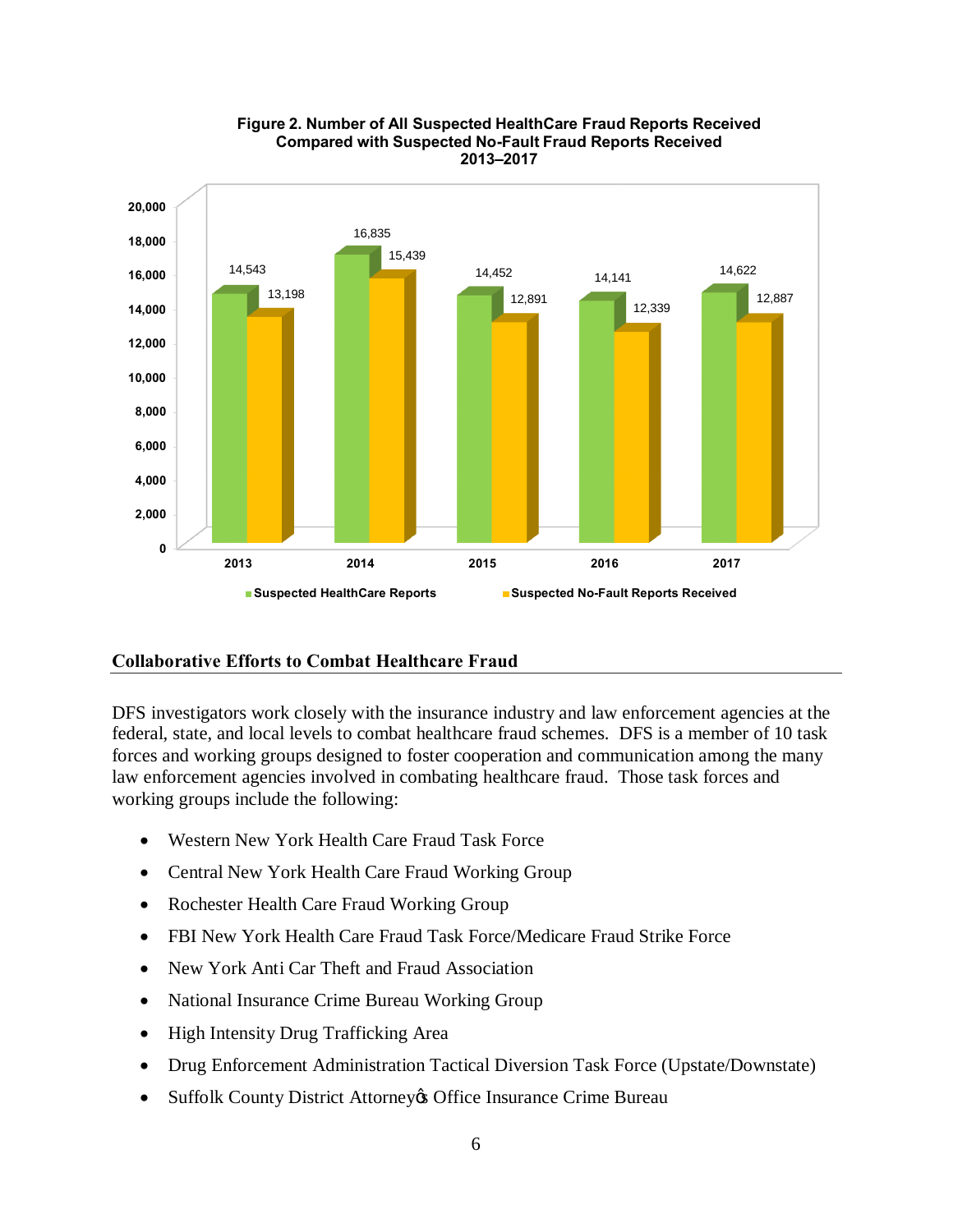<span id="page-6-0"></span>• New York Alliance Against Insurance Fraud

The Bureau $\alpha$  participation in working groups and task forces provides the opportunity for joint investigations, intelligence gathering, effective use of resources, and the study of trends. Several DFS investigators have been assigned to groups and task forces, and partner with other members investigating cases involving healthcare fraud. An example of successful collaboration is the DFS% participation in the Drug Enforcement Administration Tactical Diversion Task Force ( $\delta$ Diversion Task Force $\ddot{\text{o}}$ ), which investigates organized drug diversion schemes.

 One case investigated by the Diversion Task Force resulted in the indictment of a New York- licensed doctor and two others for distribution of oxycodone in June 2017. The indictment alleges the doctor wrote medically unnecessary prescriptions for oxycodone over a five-year period. Another investigation by the Diversion Task Force resulted in the arrest of a New York- licensed doctor who, while operating out of clinics in Manhattan, Queens, and Nassau County, wrote thousands of medically unnecessary prescriptions for oxycodone and fentanyl patches over a three-year period in exchange for cash. The doctor allegedly provided prescriptions with little or no physical examination and received an estimated \$2 million in fees. A nurse practitioner who allegedly wrote medically unnecessary prescriptions for oxycodone was also arrested, as was an employee at one of the doctor to offices who assisted the doctor in the diversion scheme. All three defendants were charged in November 2017.

## **Reporting and Preventing Healthcare Fraud**

## **Insurance Company Reporting**

 Under Section 405 of the New York Insurance Law, insurers are required to report suspected insurance fraud to DFS. DFS has a web-based case management system, known as the Fraud Case Management System (õFCMSö), which allows insurers to submit reports of suspected fraud electronically. In 2017, insurers electronically submitted approximately 96% of the 23,876 fraud reports that DFS received.

 The benefits of the FCMS to insurers include automatic acknowledgment of receipt of fraud reports and notification of case assignments and eventual case disposition. Insurers also benefit from online help screens and an online manual of operations, as well as search and cross-reference features.

## **Consumer Reporting**

 DFS encourages consumers to report suspected fraud and maintains a toll-free hotline to facilitate reporting. DFS recorded an average of 44 calls per week in 2017. The  $\tilde{o}$ Consumersö section of DFS $\circ$  website includes a link to a fraud report form and instructions for how to report fraud.

## **Compliance with Section 409 of the New York Insurance Law**

 Section 409 of the New York Insurance Law requires insurers that write at least 3,000 individual accident and health, workersø compensation, or automobile policies, or group policies that cover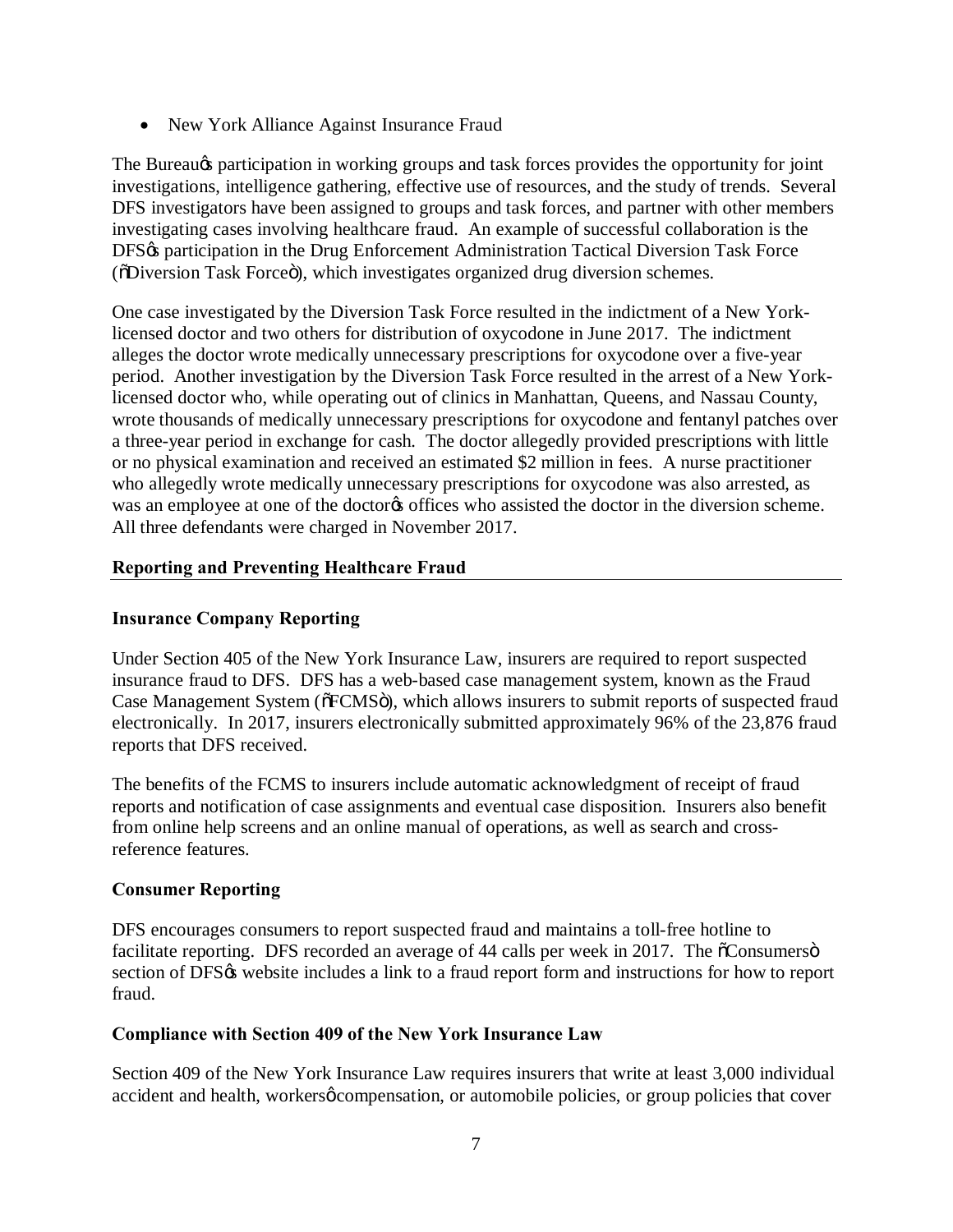<span id="page-7-0"></span> at least 3,000 individuals issued in or issued for delivery annually in New York, to submit to DFS a Fraud Prevention Plan for the detection, investigation, and prevention of insurance fraud. Licensed health maintenance organizations ( $\delta HMOs\ddot{o}$ ) with at least 60,000 enrollees also must submit a Fraud Prevention Plan. Plans must provide for a full-time Special Investigations Unit (SIU), as well as specific staffing levels within the SIU.

## **Fraud Prevention Plan Requirements**

 Section 409 specifies information that must be included in Fraud Prevention Plans. For example, a Plan must provide for an SIU that is separate from claims and underwriting, and must include details regarding the staffing and other resources dedicated to the SIU. To be designated an SIU investigator, individuals must meet certain educational and/or professional experience criteria enumerated in Section 409 and Department Regulation 95.

 Section 409 and Regulation 95 also require that all Fraud Prevention Plans include the following information and/or procedures:

- Interface or interaction of SIU with law enforcement and prosecutorial agencies;
- • Coordination with other units of the insurer for the investigation and initiation of civil actions based on information received by or through the SIU;
- Development of a  $\tilde{o}$  fraud detection and procedures $\tilde{o}$  manual to assist in the detection and elimination of fraudulent activity;
- Objective criteria for the level of staffing and resources devoted to the SIU;
- • In-service training of investigative, claims, and underwriting personnel in identification and evaluation of insurance fraud;
- • Development of a public awareness program focused on the cost and frequency of insurance fraud and the methods by which the public can assist in preventing fraud.

 In 2017, there were 67 insurer SIUs committed to investigating health fraud in New York State that were housed within accident and health insurers, HMOs, life insurers, nonprofit medical, and dental indemnity and health service corporations. In addition, 13 property and casualty insurers writing accident and health insurance had approved SIUs during 2017.

 Health and life insurers reported \$363 million in savings resulting from SIU investigations in 2016 (the most recent year for which data are available). Health and life insurers reported \$41 million in recoveries from SIU investigations. In addition, two property and casualty insurers writing accident and health insurance reported \$76,850 in savings.

 DFS monitors insurer compliance with Section 409 through the analysis of data provided by insurers in annual SIU Reports. DFS may perform field examinations of insurer SIUs to assess compliance with Section 409, other sections of Article 4 of the New York Insurance Law, and Regulation 95.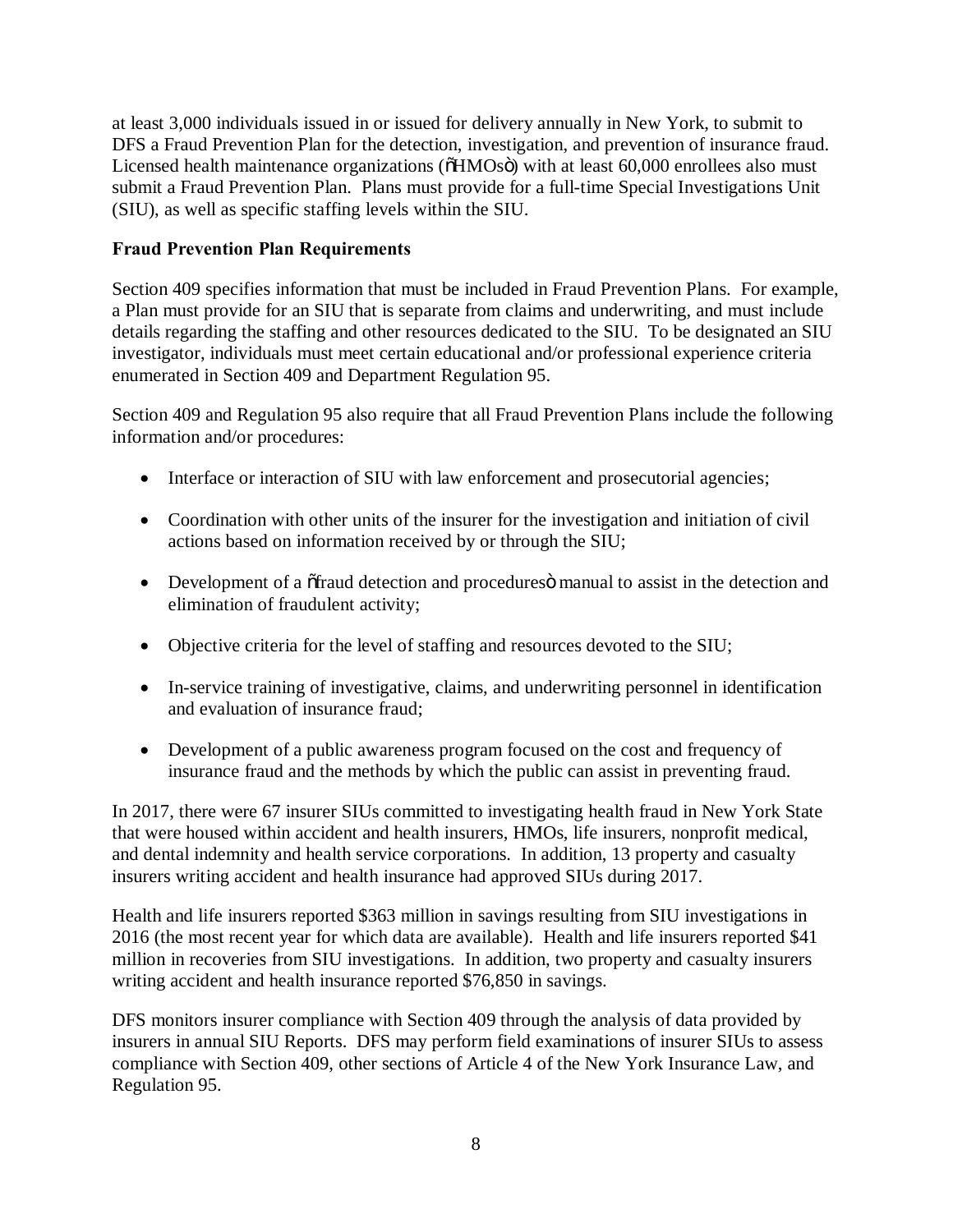## <span id="page-8-0"></span> **2017 Healthcare Fraud Reports Received and Arrests Made**

 DFS received 14,622 reports of suspected healthcare fraud during 2017: 1,500 involved accident and health insurance, 235 involved disability insurance, and 12,887 involved no-fault. DFS opened 116 healthcare fraud cases for investigation. Of those, 39 involved accident and health insurance, 10 involved disability insurance, and 67 involved no-fault insurance. DFS investigations resulted in 105 arrests in 2017.

### **Public Awareness Programs**

New York Insurance Law requires that Fraud Prevention Plans address insurersø efforts to increase public awareness of the cost and frequency of fraudulent activities and the methods of preventing fraud. The New York Alliance Against Insurance Fraud and the National Health Care Anti-Fraud Association carry out advertising campaigns via newspapers, radio, television, and billboards targeting insurance consumers on behalf of HMOs and insurers of health products. The National Health Care Anti-Fraud Association conducted public awareness programs for HMOs and insurers of health products on behalf of 16 entities with Fraud Prevention Plans on file. There were 40 HMOs, health insurers, or health insurer groups (an organization comprising affiliated insurers) with Fraud Prevention Plans on file that participated in the New York Alliance Against Insurance Fraud program. In addition, several individual insurance companies have ongoing programs to heighten awareness and reduce public tolerance for insurance fraud. As a result, these anti-fraud messages reach millions of New Yorkers each year.

## **The Year in Review**

 Some of the major healthcare fraud investigations conducted by the Bureau during the past year, to the extent public, are summarized below. The Department has pending numerous other, confidential, investigations of healthcare fraud.

- In March of 2017, an FBI Health Care Task Force investigation led to the arrest and indictment of a cardiologist, a neurologist, and four other defendants in connection with a 12- year scheme to defraud Medicaid, Medicare, and private health insurance out of more than \$50 million. Among other illegal acts, defendants are alleged to have submitted claims to insurers for medical tests that were not performed or that were medically unnecessary. Certain defendants were alleged to have used various unlawful means to obtain and maintain a high volume of patients for use in the scheme, which included paying kickbacks in exchange for referrals of patients to the clinic, and repeatedly violating healthcare privacy laws to identify and recruit patients.
- Another FBI Health Care Task Force investigation that DFS participated in led to the arrest in March of a licensed psychiatrist who was employed by the Veterans Administration in Canandaigua on charges of healthcare fraud, money laundering, and tax fraud. The doctor allegedly improperly billed healthcare benefits programs for services he did not provide, deposited proceeds from the scheme into multiple personal accounts, demanded cash payments from his patients and took actions to avoid currency reporting requirements, and submitted false tax returns.